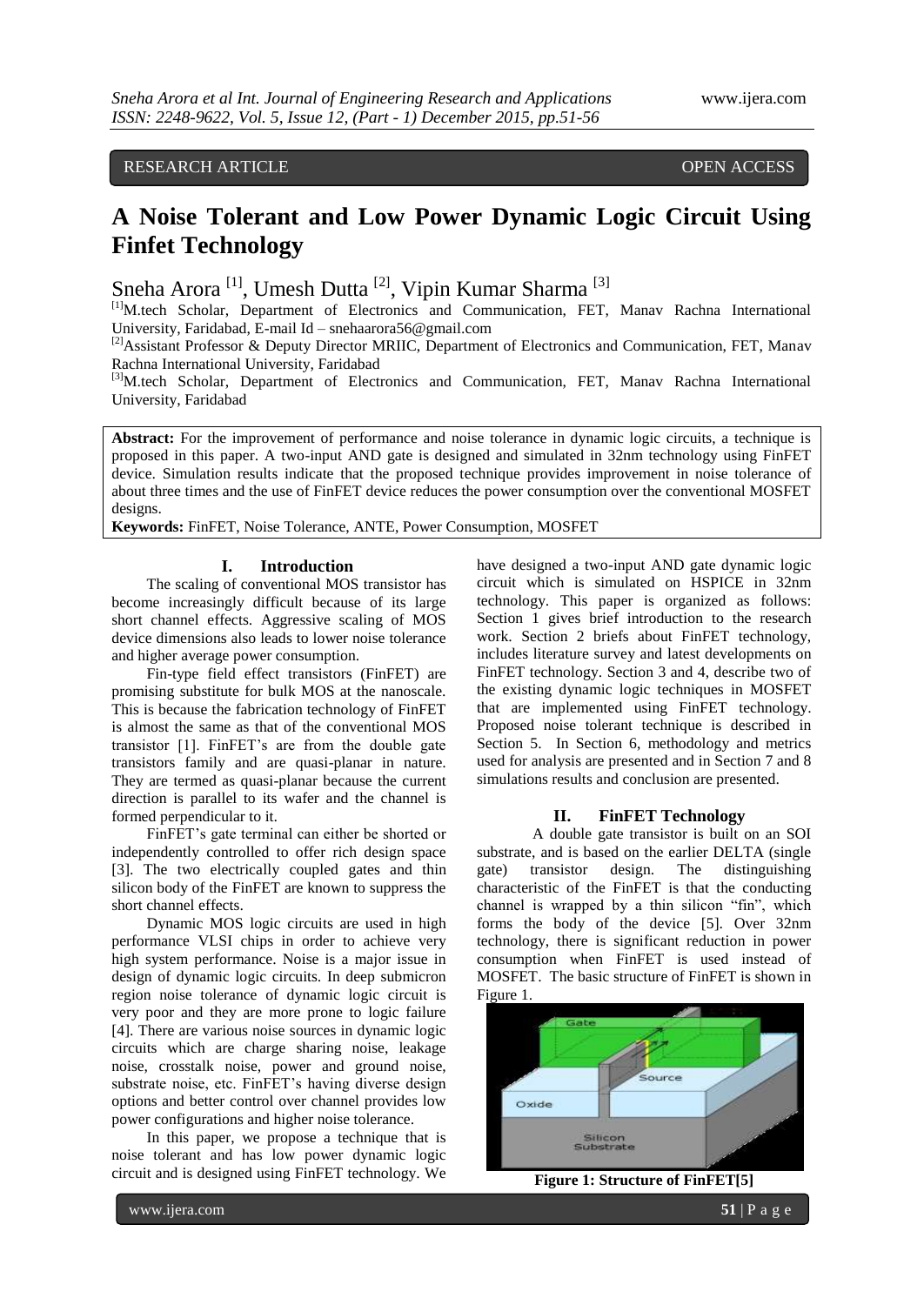The FinFET device structure consists of a silicon fin surrounded by shorted or independent gate on either side of the fin, typically on silicon insulator substrate.

FinFET has two gates, which can be operated independently or tied together. The threshold voltage at one gate can be controlled with the help of voltage at the other gate. Figure 2, shows the FinFET in different configurations and Figure 3 shows the  $I_D-V_{DS}$  characteristics with varying  $V_{GS}$  in n-type FinFET device [9].

In the single-gate mode, the short channel effects (threshold voltage roll- off, sub threshold swing degradation and drain induced barrier lowering) are actually less severe than those of the device in the double-gate mode [2].



**Figure 2: FinFET Configurations (a) Independent Gates (b) Shorted Gates [9]**

FinFET devices can be used to increase the performance by reducing the leakage current and power dissipation, because front and back gates both can be controlled independently or both simultaneously [11].



**Figure 3: ID-VDS double-gate n-type FinFET Device** of gate length  $L = 32$  nm [9]

The effective width of a FinFET device is quantized due to the vertical gate structure. The fin height determines the minimum width with the two gates tied together, Wmin is given by,

$$
W_{min}=2.H_{fin}+t_{si}\,\,
$$

Where, Hfin is fin height and tsi is the thickness of silicon body [6]. Typically, the fin thickness is kept smaller than the fin height to reduce the short channel effects. The FinFET height  $H<sub>fin</sub>$ , together with the fin pitch (determined by photolithography) defines the

FinFET device width Wfin within the given silicon width of the planar device, to get the same or better device strength [8].

The key benefits of FinFET technology over MOSFET includes low off currents, higher on currents, lower average power consumption and reduces short channel effects (SCEs) [10].

Research groups and companies such as Intel, IBM, have shown interest in developing similar devices, as well as mechanisms to migrate mask layouts from bulk MOSFET to FinFET [10].

# **III. Domino Logic Technique using FinFET:**

Figure 4, shows the schematic of a two input domino AND gate using FinFET technology.



## **Figure 4: Domino Logic Technique using FinFET**

The Domino logic circuit works under two phases, namely, precharge phase and evaluation phase. When  $CK = 0$  (Precharge Phase) the internal node (N1) is precharged to Vdd as M1 is on and M4 is off (disabled pull down) which means that there is no path to ground. When  $CK = 1$  (Evaluation Phase), M1 is off and M4 is on. According to the inputs, the output is evaluated. The two gates are tied together in the schematic to form short gate configuration of the FinFET. The inverter at the output gives the standard Domino Logic functionality. In Domino Logic, inputs must be stable before CK goes high because once output has been discharged it will not go high again until the next cycle of CK.

www.ijera.com **52** | P a g e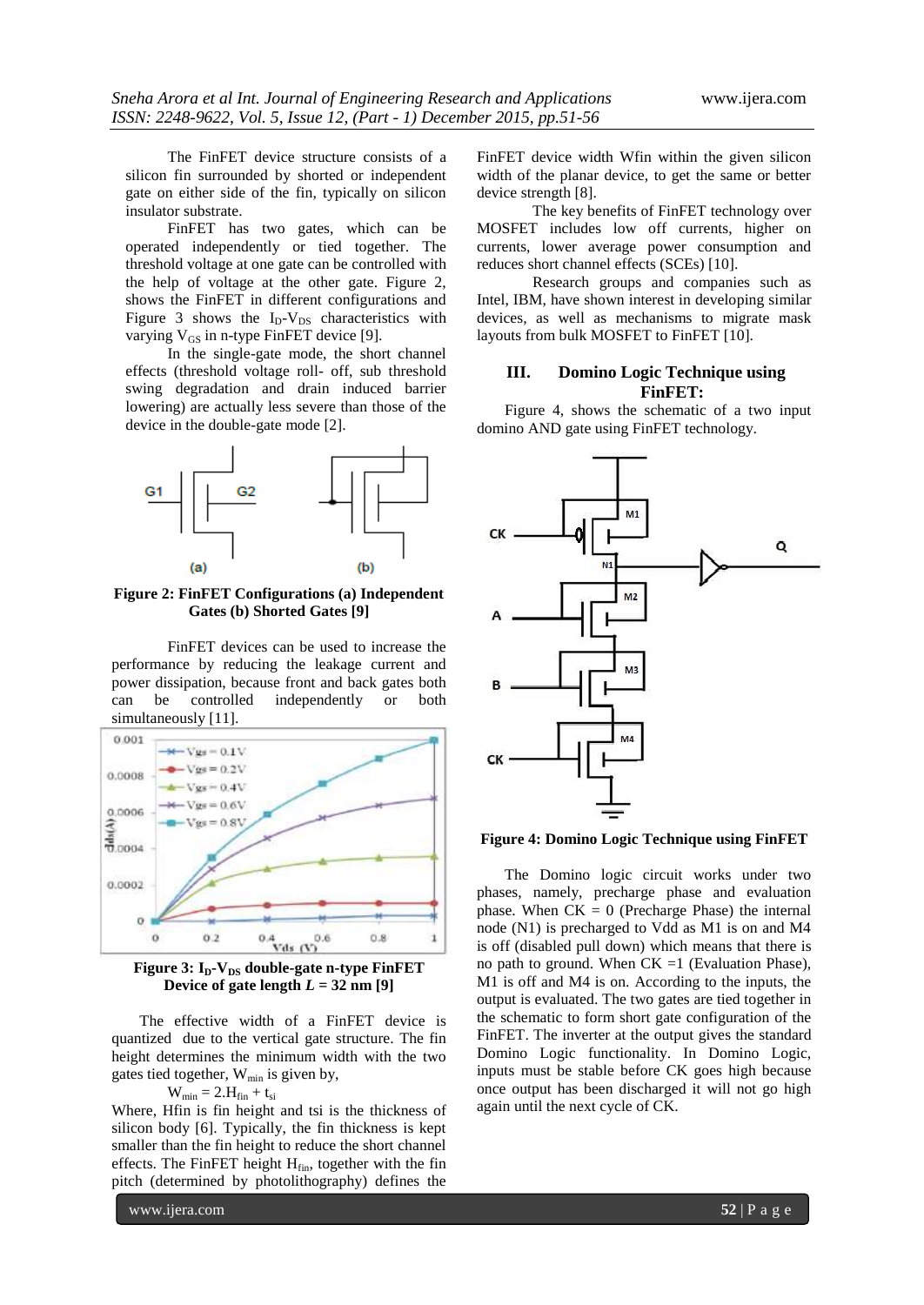# **IV. Twin Transistor Technique using FinFET:**

For the improvement in the noise tolerance of the dynamic logic circuits, a number of techniques have been previously introduced using MOSFET like Twin Transistor Technique, Mirror and Triple Transistor Technique. We have implemented the Twin Transistor Technique using FinFET device in short gate configuration.

Figure 5, shows the twin transistor technique schematic using FinFET technology.



**Figure 5: Twin Transistor Technique using Short Gate FinFET**

In this technique, two transistors M5 and M6, named as twin transistors are added in the Domino Logic circuit. The purpose of adding twin transistors is to increase the turn on voltage (threshold voltage) of the Pull Down network (PDN). This is done by pulling up the voltage of source node of transistor M2 and M3 as shown in Figure 5.

#### **V. Proposed Technique**

Figure 6 shows the schematic diagram of our proposed technique for much better noise tolerance using FinFET. The proposed technique has additional transistors added to increase the noise tolerance of the AND Gate. The additional transistors are M2, M5 and M6. The functions of these transistors are explained as follows:



**Figure 6: Proposed Technique FinFET**

There are two clock signals CK and DCK (Delayed Clock) in this technique. Delayed Clock is generated by delaying the CK signal using a delay circuit. A simple delay circuit consists of a series of inverters. This Delayed Clock signal is fed to M5 transistor which helps in increasing the noise tolerance of the AND gate.

#### **5.1 Improved Noise Tolerance Process of Proposed Technique:**

The noise tolerance of the proposed technique is improved by:

**M2 as Stacking Transistor:** When  $CK = 0$ , M1 is on and M2 is off and the node N1 is precharged to Vdd. As transistor M2 is off, there is no leakage path to ground. This reduces the leakage noise in the proposed technique. Charge sharing noise is also reduced as the path to PDN remains closed. This stacking effect improves the noise tolerance.

**Raising source voltage of PDN:** The threshold voltage of the PDN is improved by raising the source voltage of the PDN. As shown in Figure 6, the transistor M6 is added to increase the common source voltage of the pull down network (PDN). This causes the source body biasing voltage to increase, resulting in the increase of the threshold voltage of the n-type FinFET's in PDN. Thus, the PDN can now tolerate more amount of noise at its inputs.

**Delayed Clock (DCK):** In the proposed technique, transistor M5 is fed with Delayed clock signal. When CK=1 (Evaluation Phase), M1 is off, M3 is on. The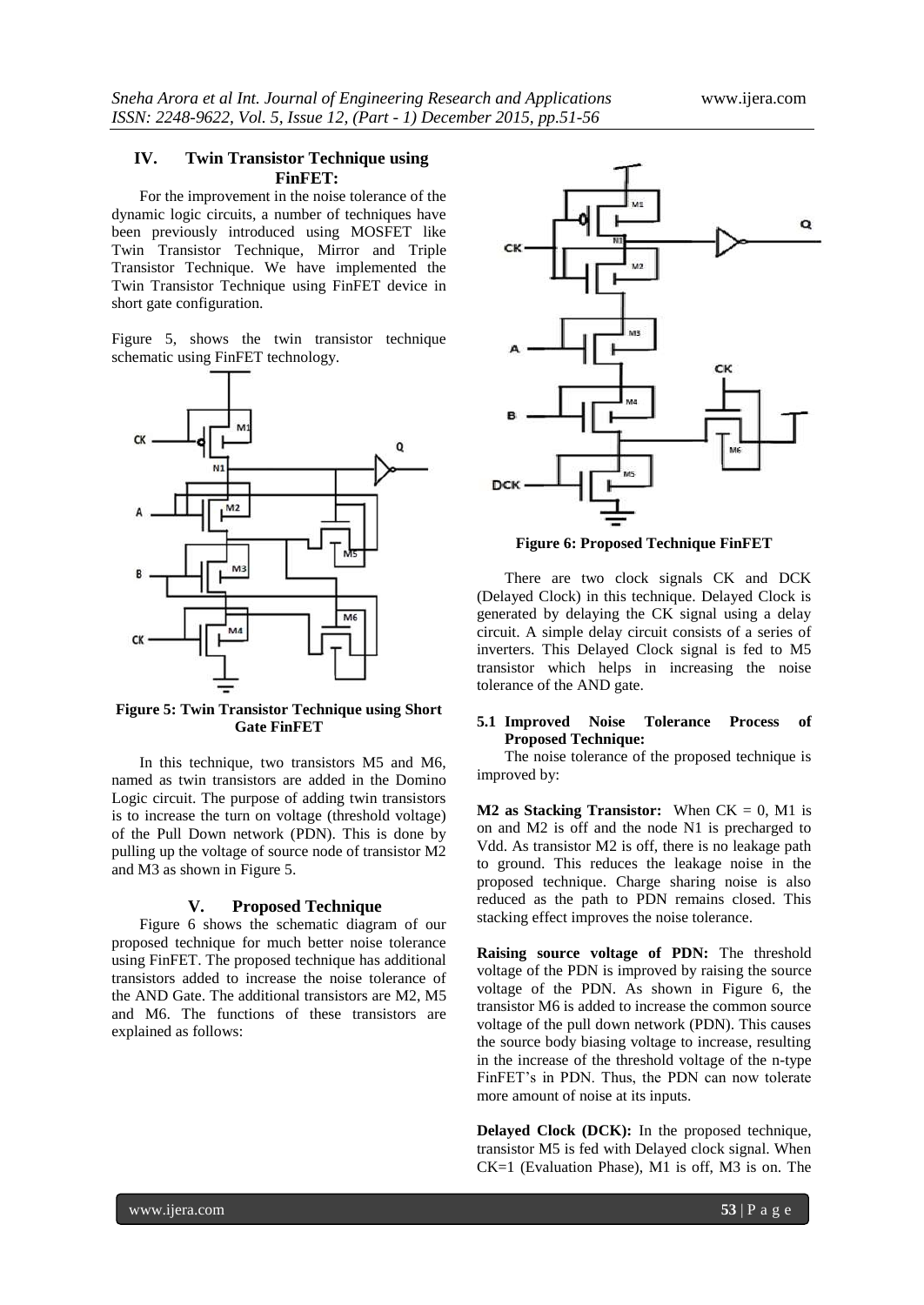output is evaluated according to the inputs. As DCK is still low, the transistor M6 is off. This shuts down the path between node N1 and ground. Leakage noise is reduced further and the noise immunity is improved in the proposed technique.

#### **VI. Methodology**

The Domino Logic Technique FinFET, Twin Transistor technique FinFET and the proposed technique is simulated on HSPICE Software tool. The model used for FinFET circuit analysis is BSIM-CMG for 32nm FinFET device.

BSIM-CMG is a model for MG transistors which is implemented in Verilog-A. This model describes all the important behavior of MG transistor. It is physics based model which is scalable and predictive over a wide range of device parameters [12].

A Noise Injection Circuit (NIC) is used to apply noise pulses to one of the inputs of AND gate and other input is set to high logic for noise tolerance measurement. The NIC schematic [7] is shown in Figure 7.



**Figure 7: Noise Injection Circuit[7]**

This NIC is implemented using FinFET transistors and simulated on HSPICE to give an output of certain amplitude and duration. The output pulse is the noise injected to the AND gate.

To quantify the noise immunity and performance of the techniques, certain metrics are considered. The parameters used for comparison are Average Power Consumption, Average Noise Threshold Energy (ANTE) and Delay. The proposed technique is compared with Domino FinFET and Twin transistor FinFET techniques. A comparative study of proposed technique using FINFET and MOSFET is also analyzed on the basis of average power consumption.

The Average Noise Threshold Energy (ANTE) metric is defined as the average input noise energy that the circuit can tolerate. It is defined mathematically as

 $\angle$ ANTE = E (V<sub>n</sub><sup>2</sup>.T<sub>n</sub>)

Where,  $V_n$  is the Amplitude and  $T_n$  is the width of the input noise pulse and E( ) is their average [3].

# **1. Simulation Results**

www.ijera.com **54** | P a g e

The chart in Figure 8 shows that the Average Noise Threshold Energy (ANTE) of the proposed technique is best amongst all the techniques. The ANTE of proposed technique is about 3.5 times better than that of Domino technique and 2.3 times better than Twin Transistor technique FinFET.



**Figure 8: Comparision on the basis of ANTE**

The chart shown in Figure 9 shows the average power consumption in the techniques including the Noise Injection Circuit. It indicates that the average power consumption is least in Domino technique. In Twin Transistor technique and proposed technique the Average power is almost same.



**Figure 9: Comparision on the basis of Average Power Consumption**

Figure 10, shows bar chart for Delay in the techniques. As the path of signals is same, the delay in Domino technique and Twin Transistor technique is almost same. There is an increase in delay in the proposed technique because of used Delayed Clock signal, which can be adjusted by reducing the delay between the two clock signals.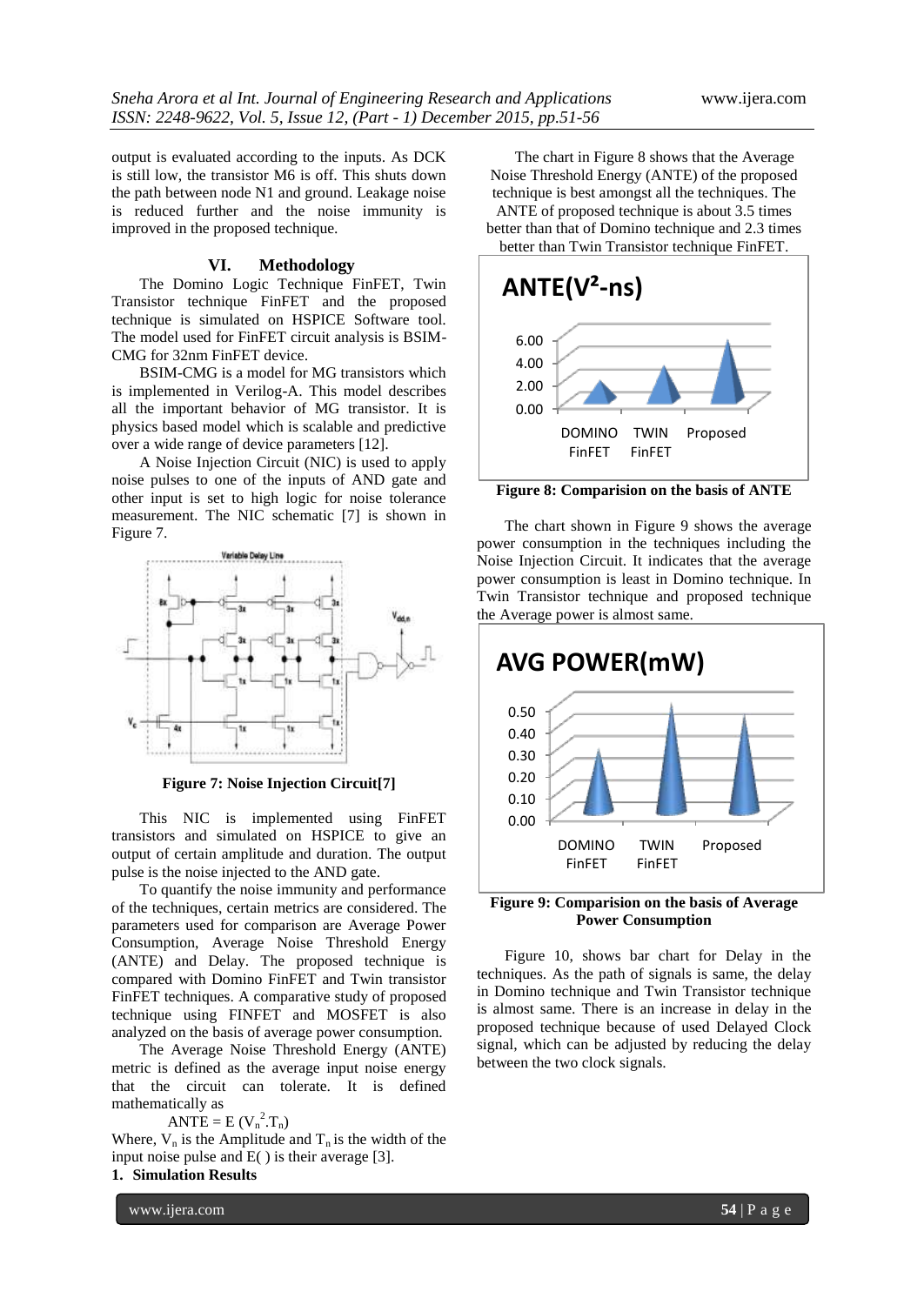

**Figure 10: Comparision on the basis of Delay**

In Figure 11, a pie chart is presented, which clearly states that by the use FinFET over conventional MOSFET a large amount of average power is reduced.



**Figure 11: Comparison on Average Power between Proposed technique in FinFET and in MOSFET**

Table 1 gives details of the Simulation Results of the techniques.

| <b>IETRIC/</b>   | <b>DOMINO</b> | <b>TWIN</b>   | Proposed      |
|------------------|---------------|---------------|---------------|
| <b>TECHNIQUE</b> | <b>FinFET</b> | <b>FinFET</b> | <b>FinFET</b> |
| AVG POWER        |               |               |               |
| (mW)             | 0.29          | 0.50          | 0.45          |
| <b>ANTE</b>      |               |               |               |
| $(V^2-ns)$       | 1.81          | 3.14          | 5.44          |
| Delay            |               |               |               |
| (nS)             | 14.20         | 13.66         | 30.1          |

**Table 1: Performance Comparison For 2-Input AND Dynamic Logic Gate**

# **VII. Conclusion**

The use of FinFET over MOSFET in the proposed technique reduces average power consumption. It indicates that FinFET is a promising substitute for MOSFET beyond 32nm technology. The reduced short channel effects in FinFET and better control over the gate of the FinFET improves the average power in designed techniques. As already

shown in simulation results, the proposed technique has the highest noise immunity, but this is achieved at the cost of higher delay in the proposed technique.

## **References**

- [1] Junki Kato, CES, 2014 "Circuit design of 2 i/p reconfigurable Dynamis Logic based on DG MOSFETs with whole set of 16 functions"
- [2] Zhichao Lu, IEEE, Vol 28, Feb- 2007, "Short Channel Effects in FinFet"
- [3] Ajay N. Bhoj and Niraj K. Jha, IEEE, 2013 , "Design of Logic Gates and Flip-Flops in High-performance FinFet Technology"
- [4] Umesh Dutta, ICCS, June- 2012, "Noise Tolerance Enhancement with Leakage Current Reduction in Dynamic Logic Circuits"
- [5] R.Rajprabu, IOSR-JVSP, Vol 2, Apr- 2013, "Performance analysis of CMOS and FinFet Logic"
- [6] Sherif A.Tawfika, Elsevier, 2011, "FinFET domino logic with independent gate keepers "
- [7] Ganesh Balamurugan , IEEE, 2001 , "The Twin-Transistor Noise-Tolerant Dynamic Circuit Technique"
- [8] Mahender Veshala , IJEIT 2013, "Reduction of Short-Channel Effects in FinFET"
- [9] V Narendar , IJCA, 2012 , "Design of Highperformance Digital Logic Circuits based on FinFET Technology "
- [10] PC Rajashree, ICIET-2014, "Deep Submicron 50nm CMOS Logic Design With FINFET"
- [11] Tushar Surwadkar, IJETT-2014, "Upgrading the performance of VLSI Circuits using FinFETs"
- [12] <http://ptm.asu.edu/>, online

#### **About Authors**



**[1] Sneha Arora,** received B.Tech. degree from the Rajasthan Technical University, Kota, Rajasthan, India, in 2012, and M.Tech. Scholar from MRIU, Haryana, India in 2015. Her

current research interests include interesting problems in device modeling, simulation of multigate transistors, as well as low power digital circuit design, and computer architecture/VLSI implementations of architectural ideas, and Embedded Systems, Microcontrollers.



**[2] Umesh Dutta**, Assistant Professor and Deputy Director of MRIIC in Manav Rachna International University where he received many awards for teaching excellence and Researches